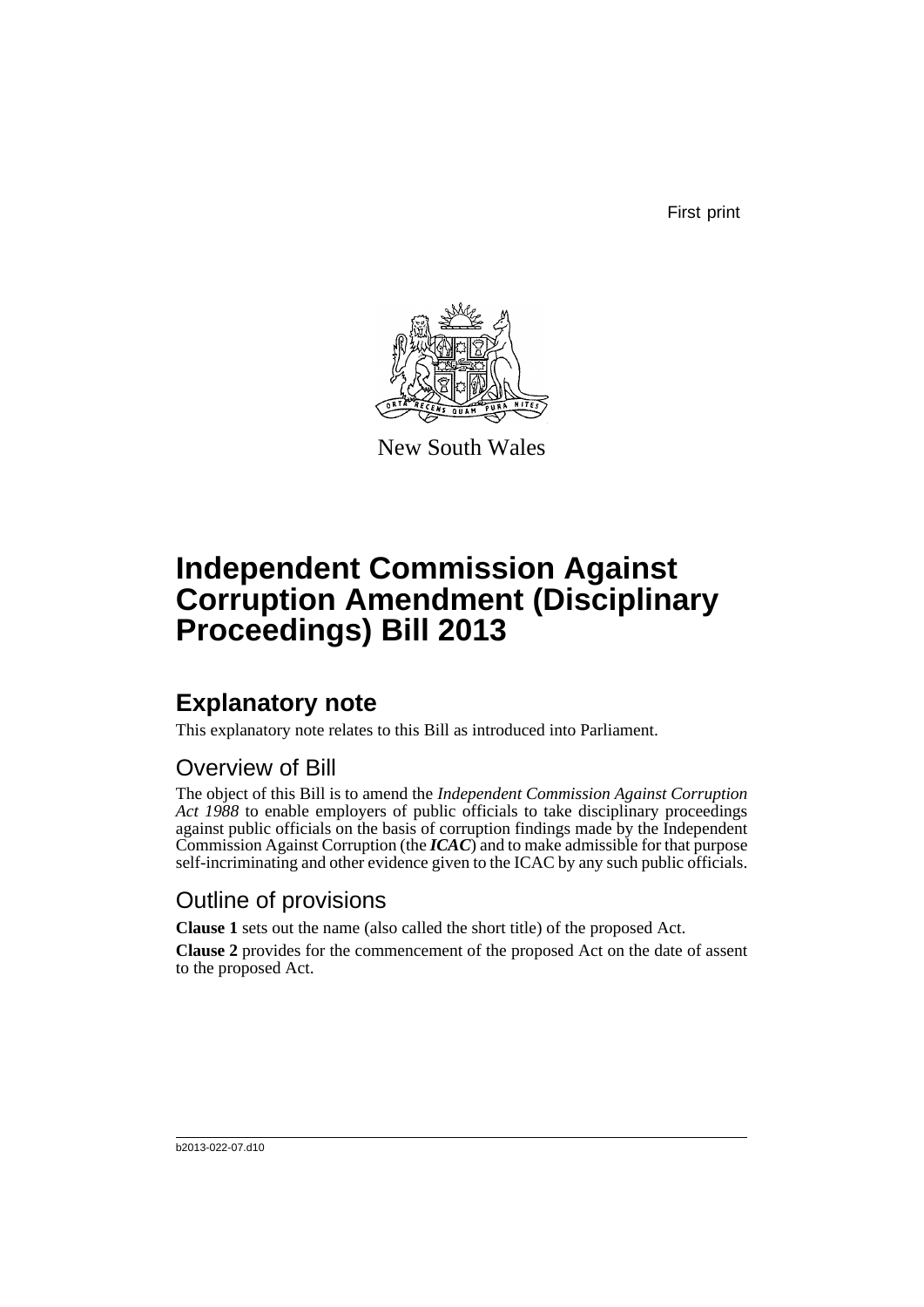Independent Commission Against Corruption Amendment (Disciplinary Proceedings) Bill 2013

Explanatory note

### **Schedule 1 Amendment of Independent Commission Against Corruption Act 1988 No 35**

**Schedule 1 [3]** enables the employer of a public official to take disciplinary proceedings in connection with the employment of the official if the ICAC finds (in a report to Parliament) that the public official has engaged or attempted to engage in corrupt conduct. The person or body determining the disciplinary proceedings may take any disciplinary or other action that the person or body may otherwise take in disciplinary proceedings against the official but must give the public official an opportunity to make a submission in relation to any proposed action. Evidence given by the official in the ICAC proceedings is admissible in the disciplinary proceedings (and in any subsequent appeal or review) but such evidence does not become admissible in any other proceedings because it is so used.

**Schedule 1 [1]** enables statements of information or documents or other things produced to the ICAC by a public official, that tend to incriminate the official, to be used in disciplinary proceedings based on a finding of corrupt conduct (as referred to in the amendment made by Schedule 1 [3]) even if the public official has objected to the production on that basis.

**Schedule 1 [2]** enables answers made, or documents or other things produced, by a public official at a compulsory examination or public inquiry before the ICAC, that tend to incriminate the official, to be used in disciplinary proceedings based on a finding of corrupt conduct (as referred to in the amendment made by Schedule 1 [3]).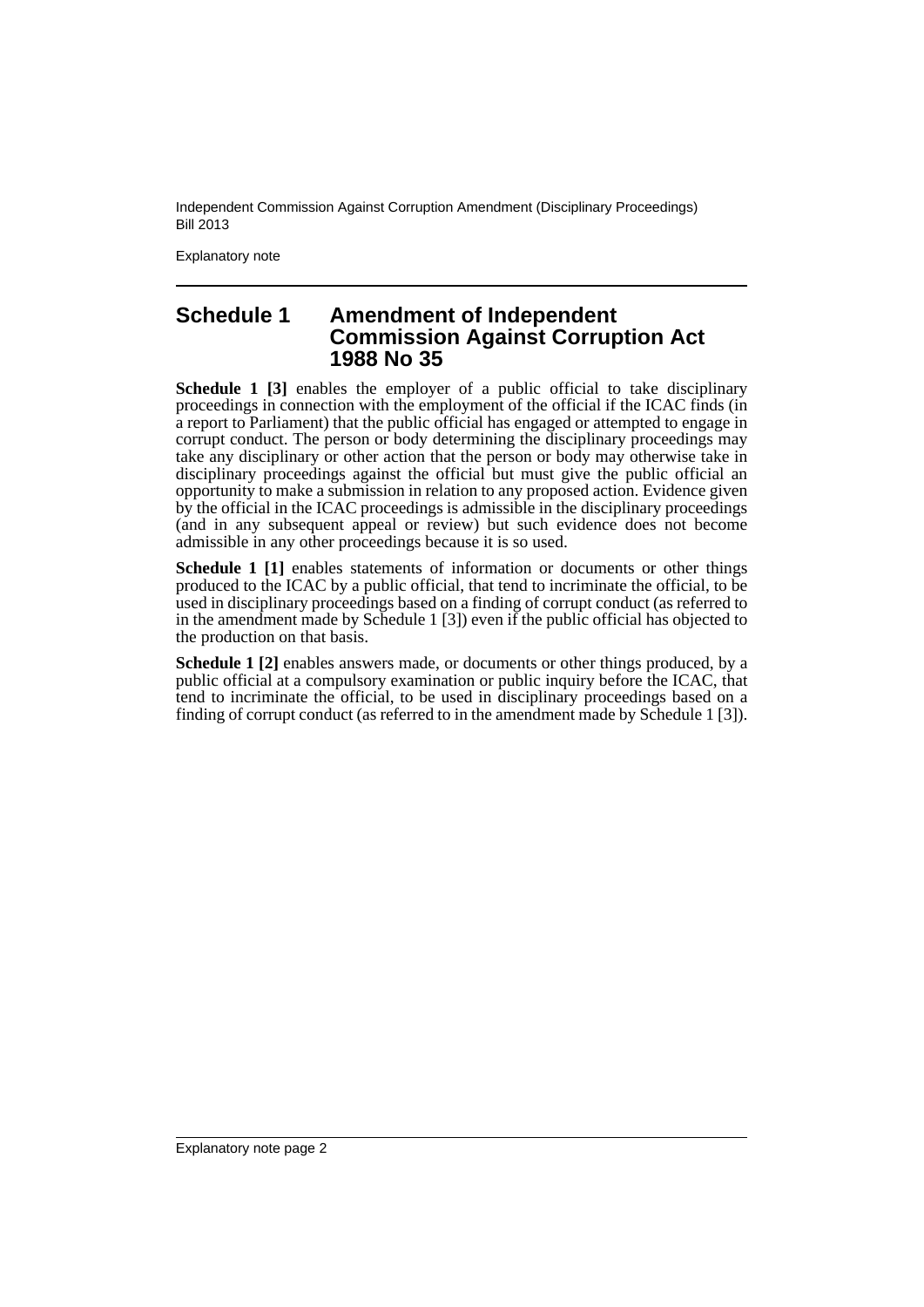First print



New South Wales

# **Independent Commission Against Corruption Amendment (Disciplinary Proceedings) Bill 2013**

## **Contents**

|            |                                                                          | Page |
|------------|--------------------------------------------------------------------------|------|
|            | Name of Act                                                              |      |
|            | 2 Commencement                                                           |      |
| Schedule 1 | Amendment of Independent Commission Against<br>Corruption Act 1988 No 35 | 3    |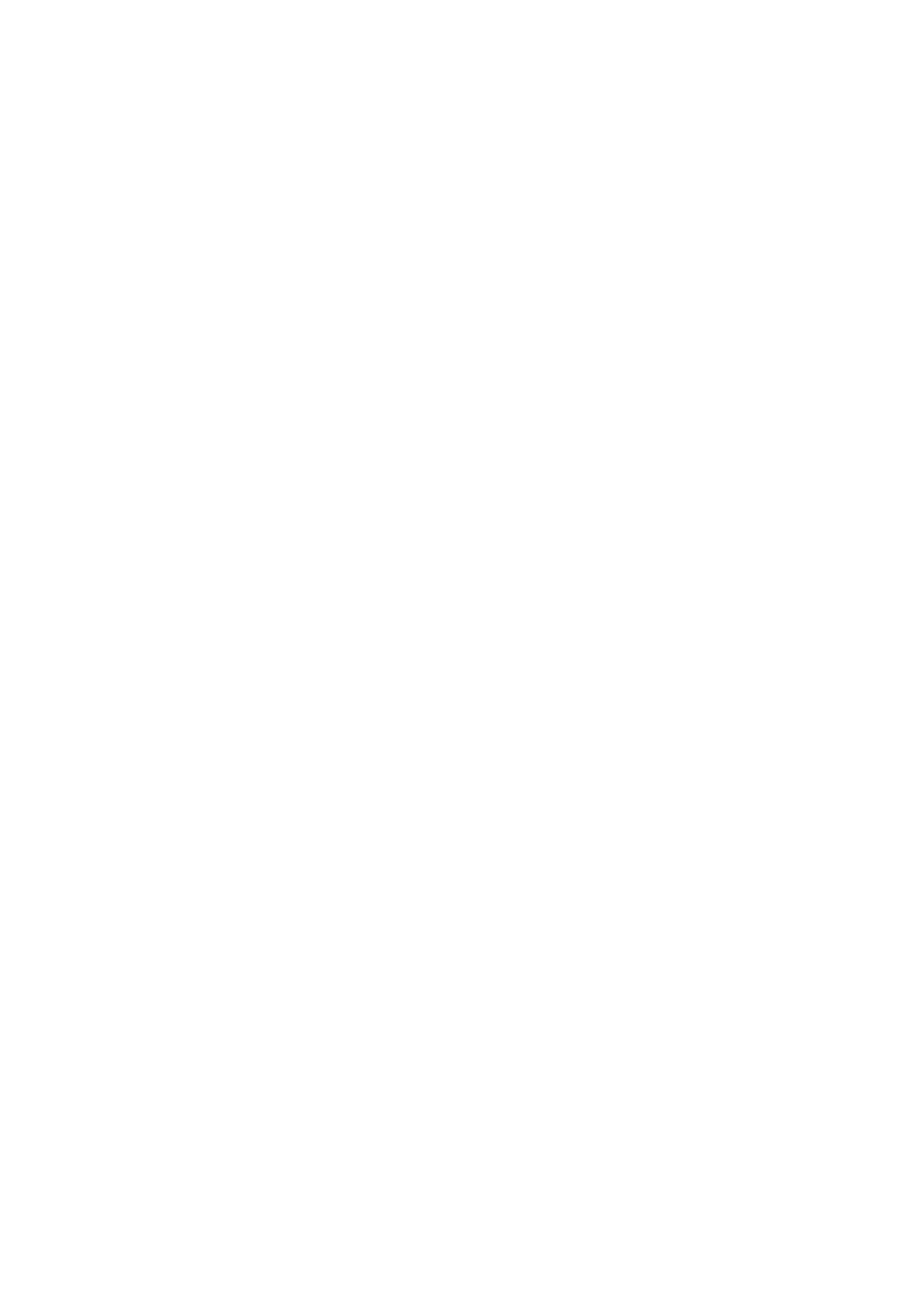

New South Wales

# **Independent Commission Against Corruption Amendment (Disciplinary Proceedings) Bill 2013**

No , 2013

### **A Bill for**

An Act to amend the *Independent Commission Against Corruption Act 1988* with respect to evidence in disciplinary proceedings after findings of corrupt conduct.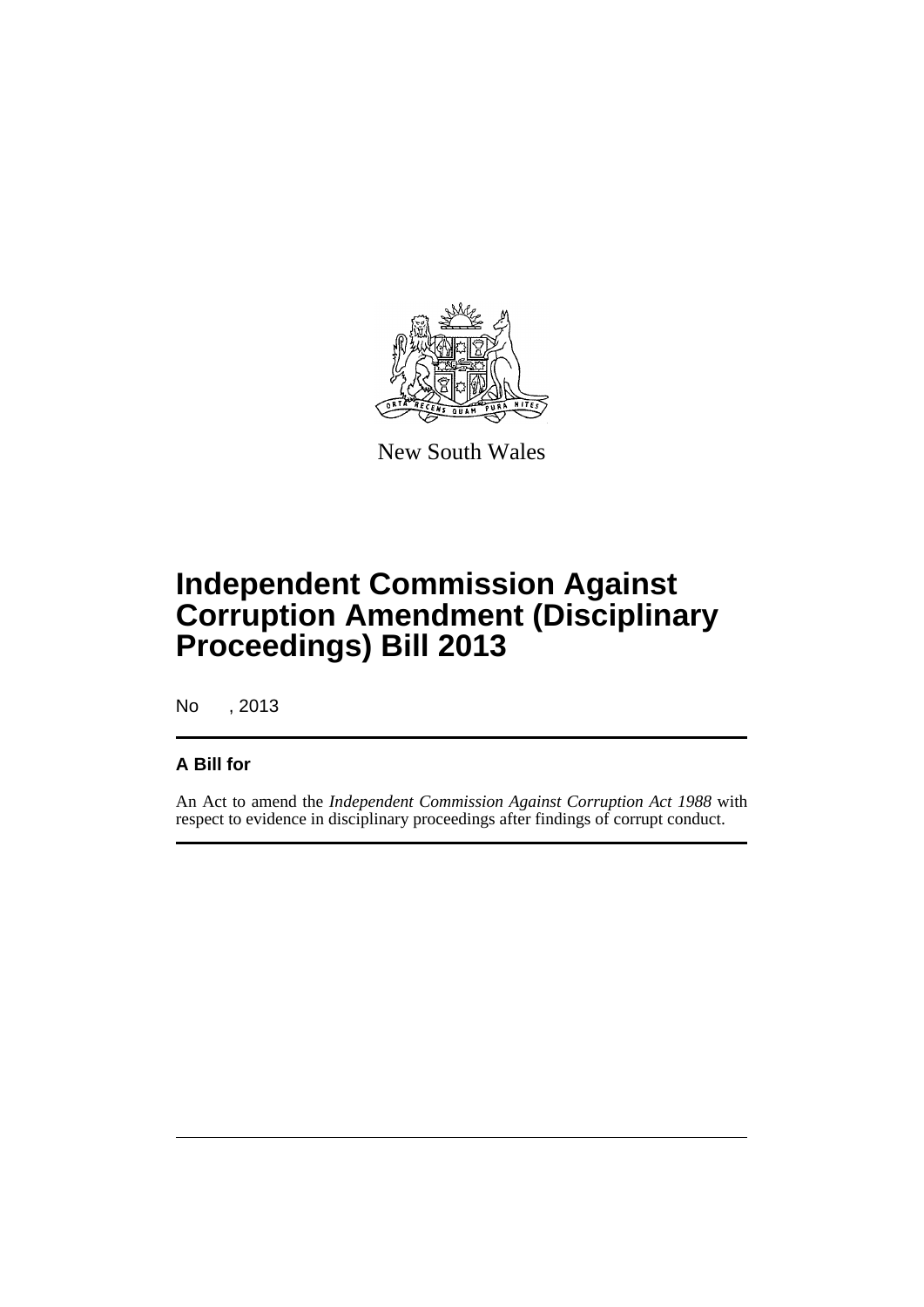#### Independent Commission Against Corruption Amendment (Disciplinary Clause 1 Proceedings) Bill 2013

<span id="page-5-1"></span><span id="page-5-0"></span>

| The Legislature of New South Wales enacts:                                                                  |                     |  |
|-------------------------------------------------------------------------------------------------------------|---------------------|--|
| Name of Act                                                                                                 | 2                   |  |
| This Act is the Independent Commission Against Corruption<br>Amendment (Disciplinary Proceedings) Act 2013. | 3<br>$\overline{4}$ |  |
| <b>Commencement</b>                                                                                         |                     |  |
| This Act commences on the date of assent to this Act.                                                       |                     |  |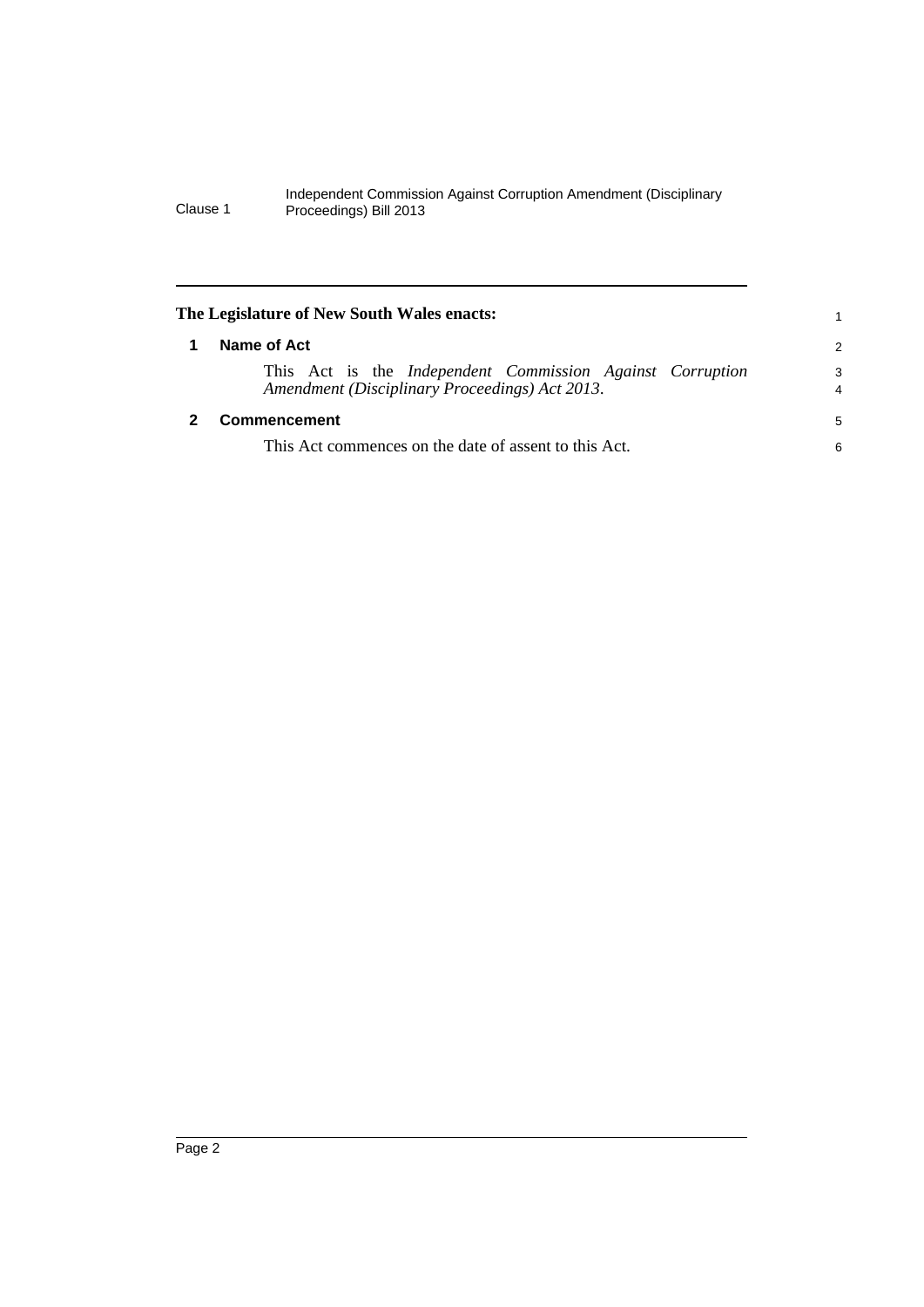Independent Commission Against Corruption Amendment (Disciplinary Proceedings) Bill 2013

Amendment of Independent Commission Against Corruption Act 1988 No 35 Schedule 1

### <span id="page-6-0"></span>**Schedule 1 Amendment of Independent Commission Against Corruption Act 1988 No 35**

| [1] |      |                     | <b>Section 26 Self-incrimination</b>                                                                                                                                                                                                                                       | 4                       |
|-----|------|---------------------|----------------------------------------------------------------------------------------------------------------------------------------------------------------------------------------------------------------------------------------------------------------------------|-------------------------|
|     |      | section $26(2)$ .   | Insert "or except as provided by section 114A (5)" after "this Act" in                                                                                                                                                                                                     | 5<br>6                  |
| [2] |      |                     | Section 37 Privilege as regards answers, documents etc                                                                                                                                                                                                                     | $\overline{7}$          |
|     |      |                     | Insert "or section $114A(5)$ " after "this section" in section 37(3).                                                                                                                                                                                                      | 8                       |
| [3] |      | <b>Section 114A</b> |                                                                                                                                                                                                                                                                            | 9                       |
|     |      |                     | Insert after section 114:                                                                                                                                                                                                                                                  | 10                      |
|     | 114A |                     | Disciplinary proceedings-taking action based on finding of<br>corrupt conduct                                                                                                                                                                                              | 11<br>$12 \overline{ }$ |
|     |      | (1)                 | This section applies if a finding is made by the Commission in a<br>report under section 74 that a public official has engaged, or has<br>attempted to engage, in corrupt conduct.                                                                                         | 13<br>14<br>15          |
|     |      | (2)                 | Disciplinary proceedings in connection with the employment of<br>the public official may be taken by the employer of the public<br>official on the ground of the conduct of the public official on<br>which the finding was based.                                         | 16<br>17<br>18<br>19    |
|     |      | (3)                 | The person or body determining the disciplinary proceedings:                                                                                                                                                                                                               | 20                      |
|     |      |                     | is not required to further investigate whether that conduct<br>(a)<br>occurred, and                                                                                                                                                                                        | 21<br>22                |
|     |      |                     | may take any disciplinary or other action against the public<br>(b)<br>official of a kind that the person or body may otherwise<br>take in disciplinary proceedings against any such public<br>official, and                                                               | 23<br>24<br>25<br>26    |
|     |      |                     | is to give the public official an opportunity to make a<br>(c)<br>submission in relation to any proposed disciplinary or<br>other action.                                                                                                                                  | 27<br>28<br>29          |
|     |      | (4)                 | Any such disciplinary or other action is taken to be action under<br>the law relating to the taking of disciplinary proceedings against<br>the public official and that law (including any right to appeal<br>against or seek a review of the action) applies accordingly. | 30<br>31<br>32<br>33    |
|     |      | (5)                 | Evidence given to the Commission by the public official may be<br>admitted and used in disciplinary proceedings against the public<br>official that are authorised by this section (and in any related                                                                     | 34<br>35<br>36          |

1 2 3